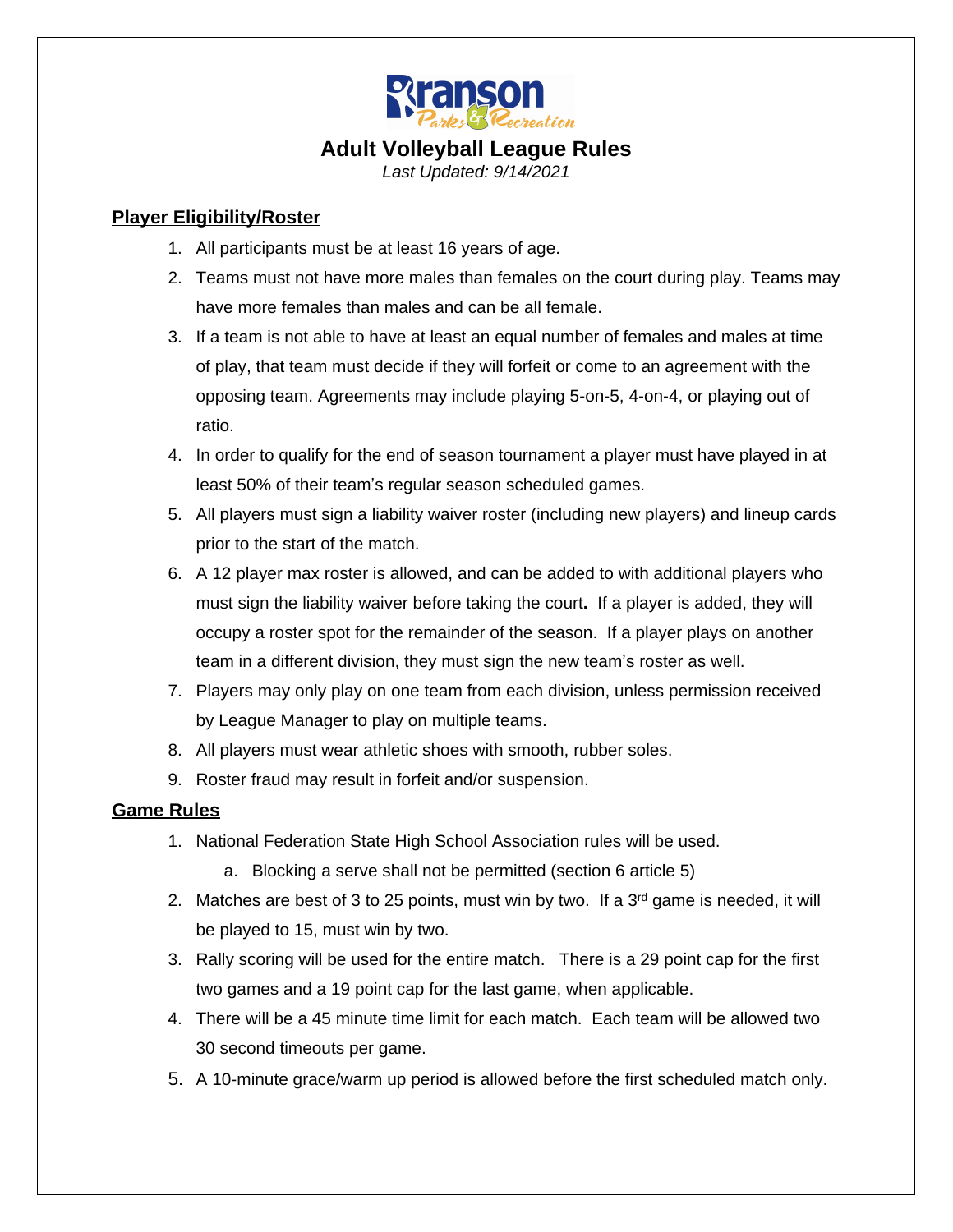#### **Code of Conduct**

- 1. During game play, rule objections or questions may be addressed with the referee or site supervisor by the team captain on the playing teams only. Anyone not currently playing may not stop a game or approach the referee. Any questions or clarifications may be addressed with the Site Supervisor after the game or by email, as to not disrupt scheduled games.
- 2. Any player or coach who verbally or physically threatens a referee, uses obscene language, repeatedly argues and complains to the referee, etc. will be ejected from the match and is subject to a suspension up to and including the remainder of the season. If suspended for the remainder of the season, the player must apply for reinstatement to the volleyball program. All captains will be held responsible for their players.
- 3. Fighting is expressly forbidden. Spectators involved in fighting will be asked to leave the gym and could result in being banned from the gym for the remainder of the season.
- 4. Players who engage in fighting will be penalized as follows:
	- a. First Offense Immediate ejection from the match and suspension.
	- b. Second Offense Immediate ejection from the match and suspension from the league.
- 5. Any player who refuses to leave after an ejection will lead to their match being forfeited. Suspension may also occur depending on the severity of the offense. The team will be notified prior to their next game of any suspensions.
- 6. No tobacco, alcohol or controlled substances are allowed in the facility. Violation of this rule will result in the team being ejected from the league. Managers will be held responsible for their players.
- 7. Children must remain in the gym with their parents or guardians. The gym and the restrooms are the only approved areas that can be used during the volleyball matches. Please escort any child needing to use the restroom. Playing on the gym floor or under the basketball goals is not allowed as to avoid toys or balls from entering the playing court.
- **8. All rule violations and judgment decisions made by the site supervisors or game officials will be final.**